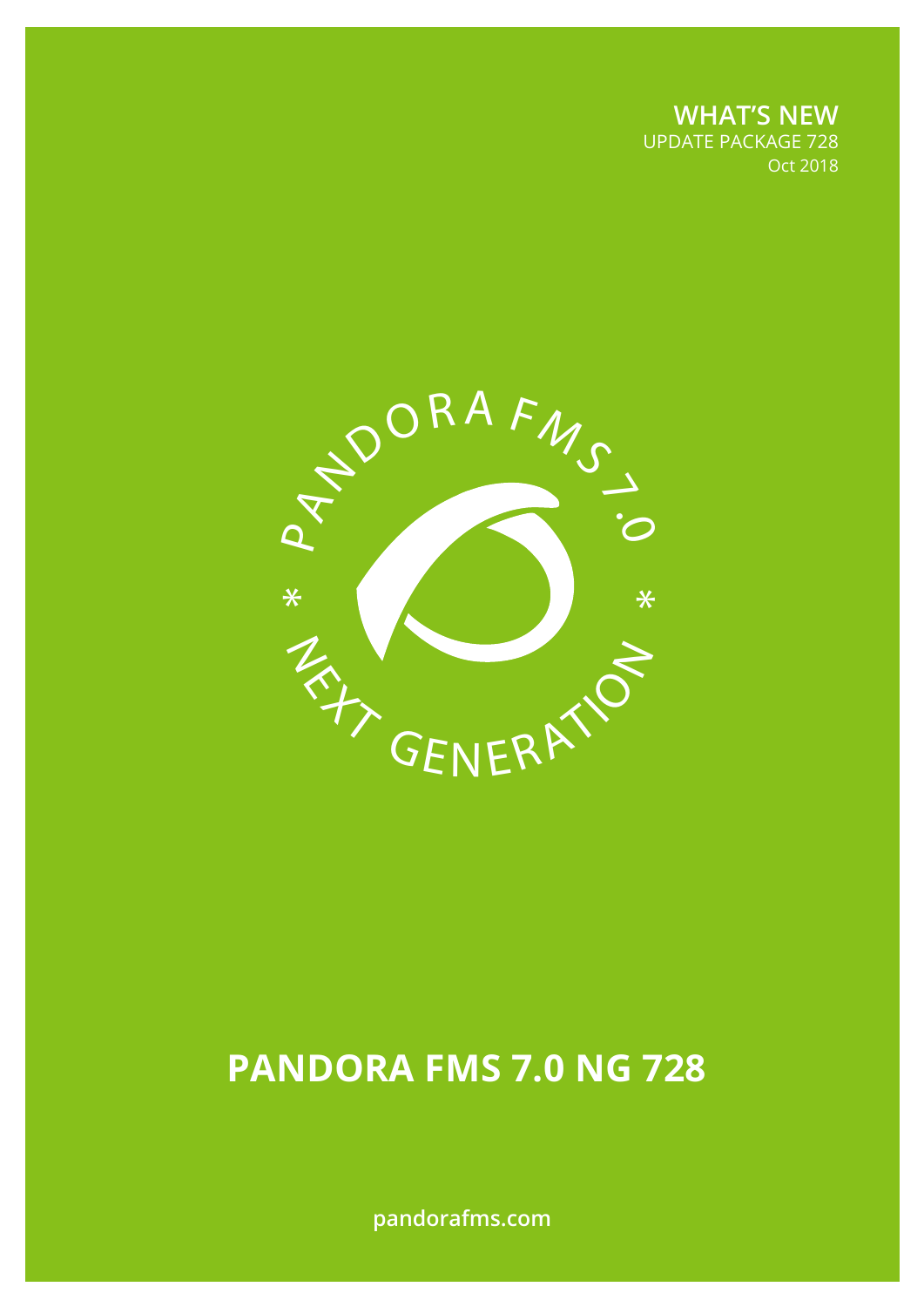

#### **New widgets for the dashboard**

New widgets have been created in dashboards: System Group Status and clock view. The System Group Status allows to visualize the number of modules of the selected groups that are in each of the following status: critical, warning or fired alerts. Clicking on each one of these cells we will be able to visualize a view with the corresponding modules filtered by group and state.



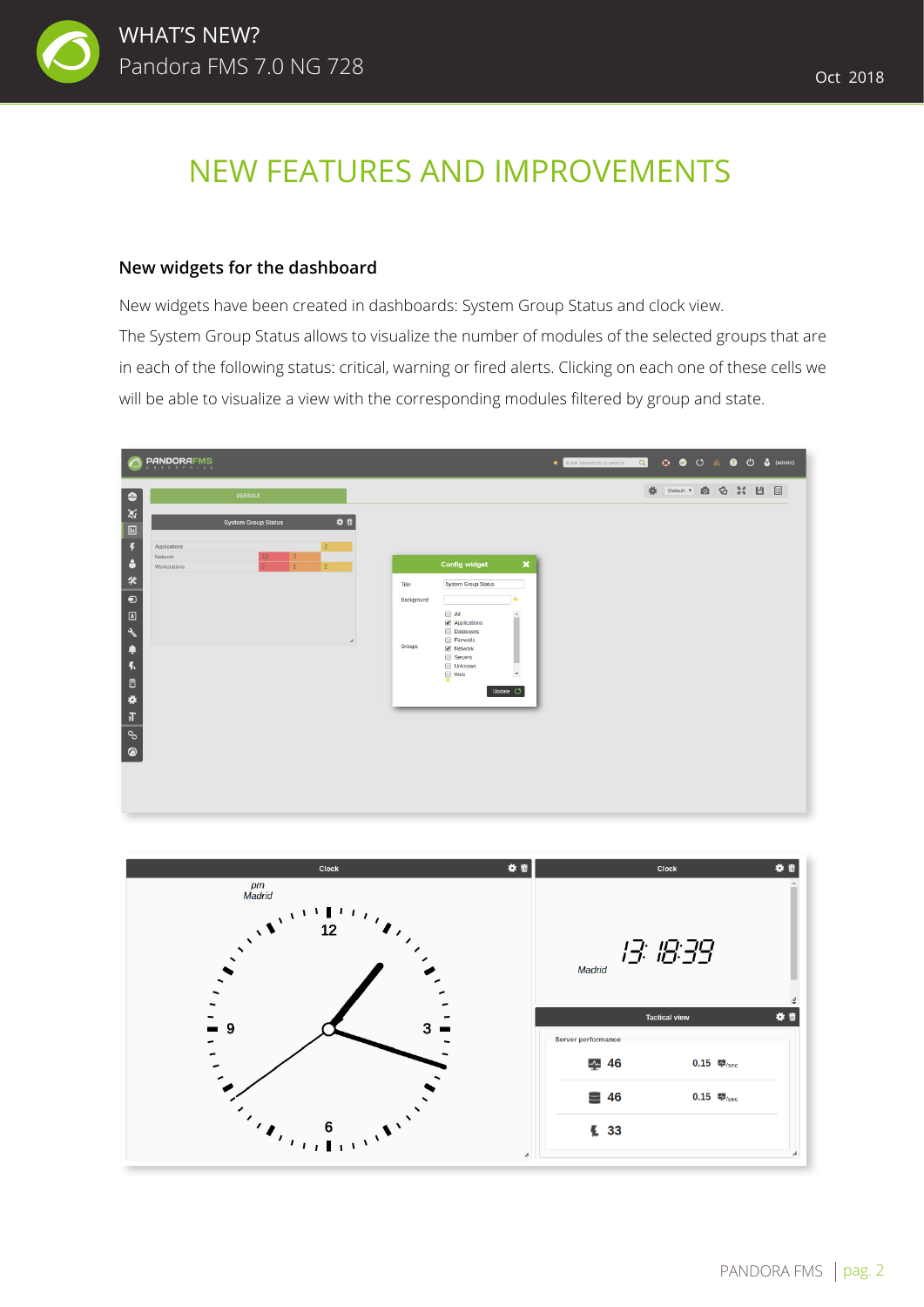

#### **Standby mode of a software agent**

With the 728 update package you will be able to suspend a software agent at will from the console. This allows you to have an agent running, waiting, without generating data and without leaving a trace on the host system. When activated again, it will run its configuration again, and while suspended in the console, the annoying "unknown" events will not be visible.

#### **New plugins for monitoring**

New plugins have been created that will make monitoring much easier. The first and most relevant would be SAP Hana, a database engine owned by SAP with which you can monitor the status of that engine, recovering various metrics such as: SAP Hana connection status, services health, HDB Daemon status, Compileserver status, among many others.

Following the monitoring line of VMware, RHEL, Xen... With release 728, the plugin for monitoring Oracle OVM virtualization is published.

#### **Updating permissions on users authenticated with LDAP**

Starting with this release, logging in with the LDAP authentication method will update users when they change permissions in the 'Advance LDAP' configuration or within the LDAP server.

#### **Transformation of units in the Y-axis of real time graphs**

Now the Y-axis values of the real-time graphs are represented shortened as long as it is possible to perform a reduction to hundreds, thousands etc.